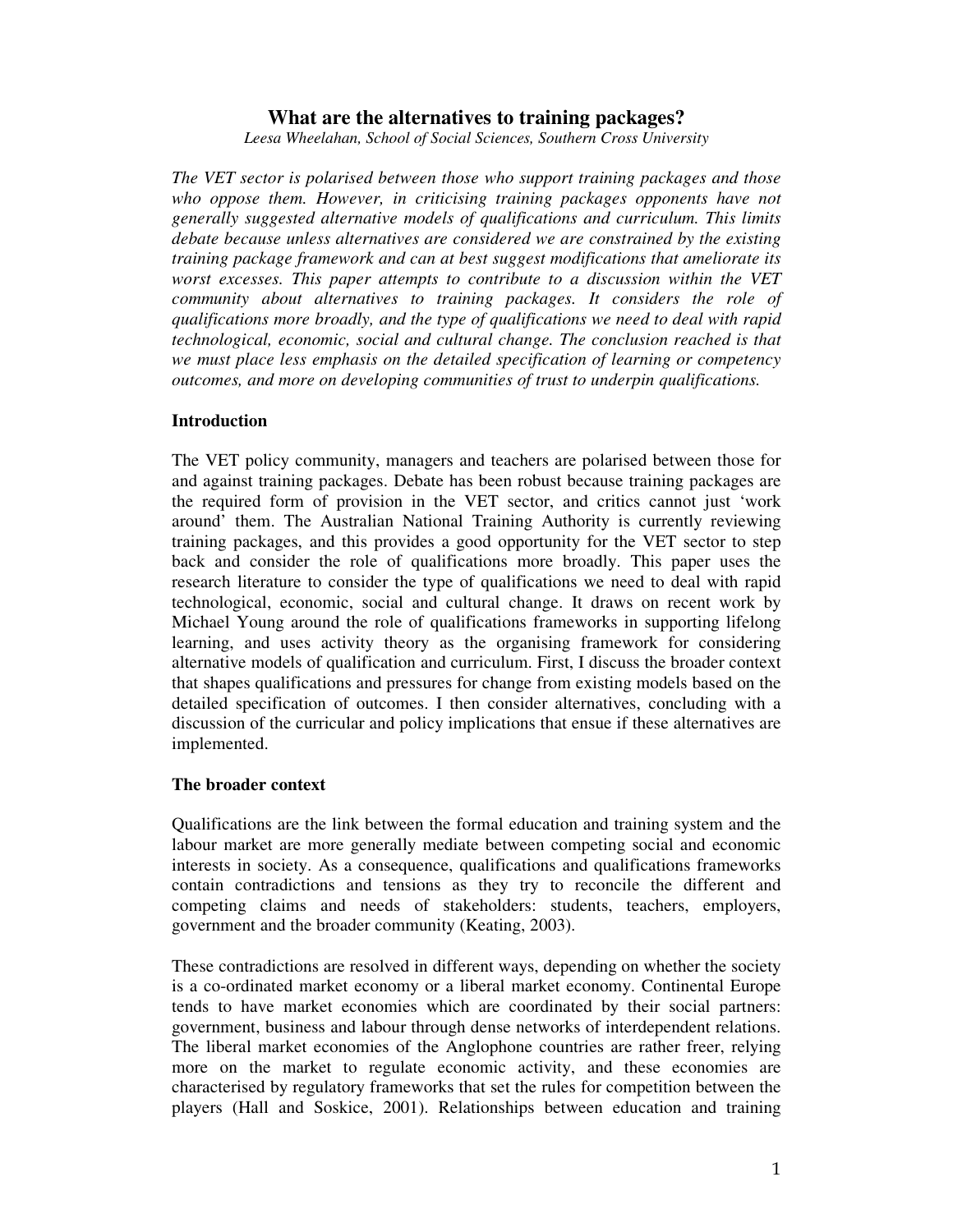ordinated market economies education and training providers work through formal and substantive partnerships with enterprises and unions. In liberal market economies the emphasis is on the creation of markets in education, competition between providers, and more reliance on the market to sort and match graduates and employment, based on the idea that Adam Smith's 'invisible hand' will sort it all out (Hall and Soskice, 2001).

Each type of system has a different approach to qualifications. Michael Young refers to the Anglophone (liberal market economies) systems as 'outcomes-based' systems and the Germanic and Nordic (co-ordinated market economies) systems as 'processbased' or 'institutional' systems (Young, 2003).<sup>1</sup> In the process-based systems: "Qualifications 'on their own' are not used by governments as a lever for change…Reforms rely in broad rather than specific criteria, clear input definitions or learning programmes and peer and partnership trust to promote progression, primarily through institutional links" (Young, 2003: 206). This is more characteristic of societies which use networks of interdependent relations and looser and more openended concepts of contract to co-ordinate the economy.

Anglophone countries have a different approach. The 'resolution' of conflicting interests in Anglophone countries has been through the imposition of neo-liberal reform. Social relations are subordinated to the market, and are themselves regulated through market mechanisms (for example, through students as 'consumers' or 'customers'). The focus of education and training (particularly VET) is to support the market and to produce market behaviours (Marginson, 1997). The reforms to VET meant that the outcomes sought from education and training subsequently narrowed, and in Australia this was expressed through limiting VET as training for work, focussed on detailed outcomes as specified by industry.

providers, employers, unions and government are different in each system. In co-<br>modulated moreks considerations and unions in the<br>heat employers, and mean and standary considers and mean and standary<br>considers and mean an Liberal market economies are characterised by low levels of trust (in contrast to coordinated market economies), and rely more on 'the rules' to regulate the activities of actors (enterprises and individuals). In the absence of close interdependent relations between education and training providers and enterprises, the qualifications themselves now become signifiers of the skills and attributes of individuals, and are formally certified to that end. The process of certification is therefore very important as a signifier in the market. A qualifications market needs a qualifications framework, and qualifications become commodities that are used as the basis of exchange (Wheelahan and Moodie, forthcoming). Young (2003: 199) explains that in Anglophone systems qualifications moved from being a guide to devising assessments and normative criteria to compare learners, to "claiming to be a precise definition of what a person could do—in other words, evidence of his or her competence." This represents, in his view:

"…a move away from a system of qualifications based on the shared practices of teachers and trainers in different crafts and trades, professions and academic disciplines, each with their specific skill and knowledge requirements, to a system of

 $<sup>1</sup>$  Although Young does not use the terms co-ordinated or liberal market economies to describe these</sup> countries.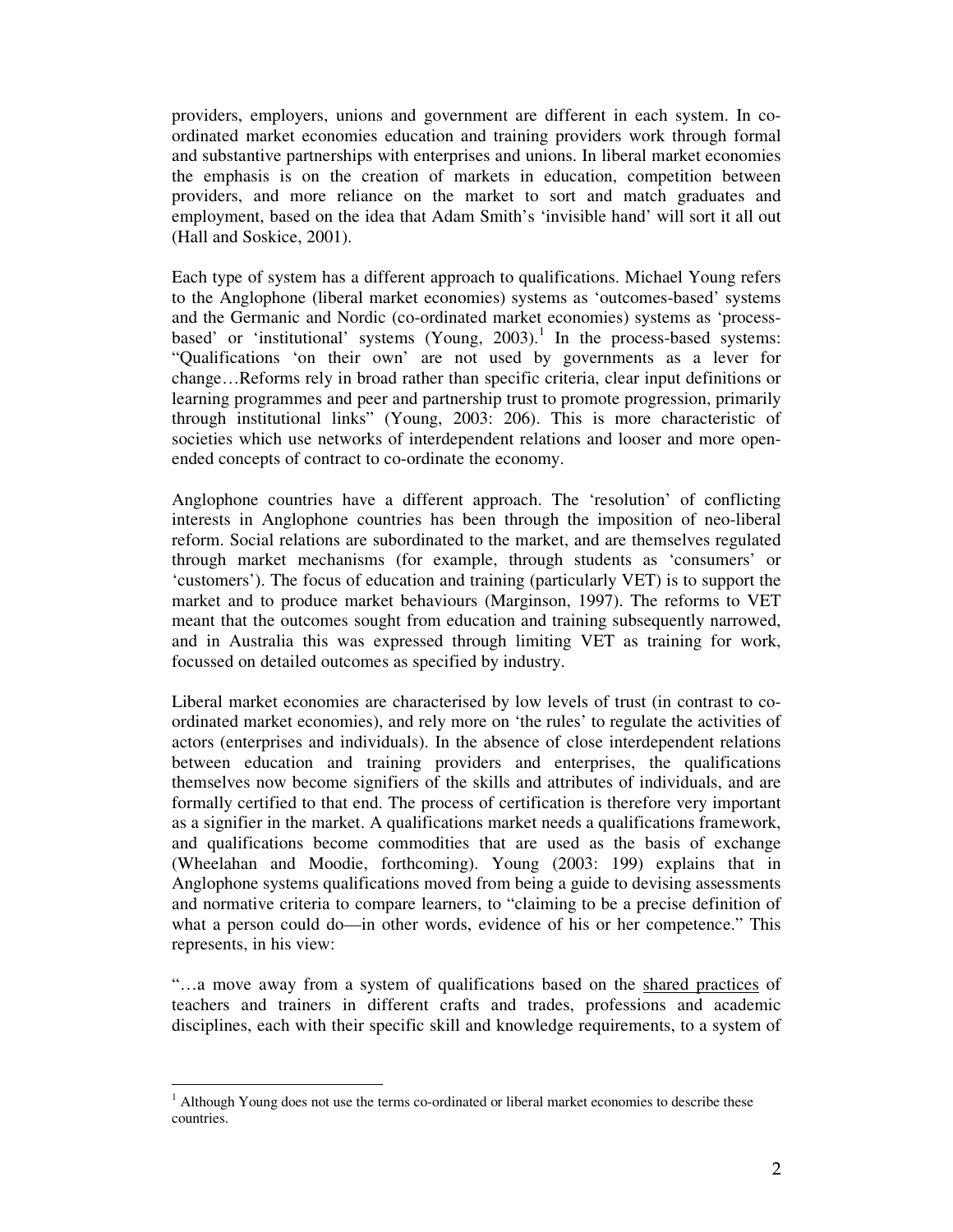qualifications based on agreed national criteria which underpin all qualifications within a single framework" (emphasis in original, Young, 2001: 11).

## **Pressures for change**

We need to consider whether outcomes based systems are able to meet the challenges of societies experiencing continuous technological, social, cultural and economic change. There is some evidence for the need for change coming from neo-liberal theorists, and not just the 'usual suspects' who argue for a broader role for education. Porter and Ketels (2003) argue that countries such as the United Kingdom and Australia need to develop national competitiveness through building collaborative industry networks and clusters since through clusters industry, labour and providers of services such as education adjust to each others' current and emerging needs. The conclusion that I draw from this is that Australia needs to develop frameworks similar to those of the co-ordinated market economies, which includes strong partnerships between stakeholders in developing qualifications and curriculum. However, this will not happen unless education and training providers are enmeshed in dense networks of relationships with enterprises (Culpepper, 2001), and qualifications grounded in trust rather than the detailed specification of outcomes.

Young (2001: 9) questions whether outcomes-based qualifications frameworks are adequate for meeting the needs of the future. He argues that political reforms which sought to make qualifications independent of awarding institutions have robbed qualifications of the capacity to incorporate the open-ended learning necessary for societies experiencing perpetual change. He says that:

"…it may… be useful to explore evidence of the extent to which an over-emphasis on qualifications (and in particular, the tendency for this to lead to a greater emphasis on the assessment of outcomes) can unintentionally inhibit the on-going learning that is not geared to testing or assessment. If people are to become lifelong learners it is the learning that is not immediately tested or linked to qualifications that needs to be encouraged."

He argues that given the pace of change "new kinds of learning may need to be encouraged that cannot easily be predicted in advance and may not be readily assessable for qualifications." Further:

"It may be that the balance between control and risk will need to shift, with less emphasis on assessing pre-defined outcomes and more on enabling learners to explore new possibilities that cannot be predefined. In other words, supporting learning may not be equated with a greater emphasis on qualifications, unless qualifications are themselves defined in new ways with less emphasis on prior specification of outcomes and more on learning processes and the judgements of different stakeholders" (Young, 2001: 10).

In arguing for qualifications to be grounded more in the judgements of stakeholders, Young is not necessarily proposing the wholesale adoption of the Germanic processoriented systems. These systems can be slow to change, slow to adapt to learning needs of new occupations, and it is difficult to transfer between occupations and different sectors – particularly between vocational and general qualifications (Young,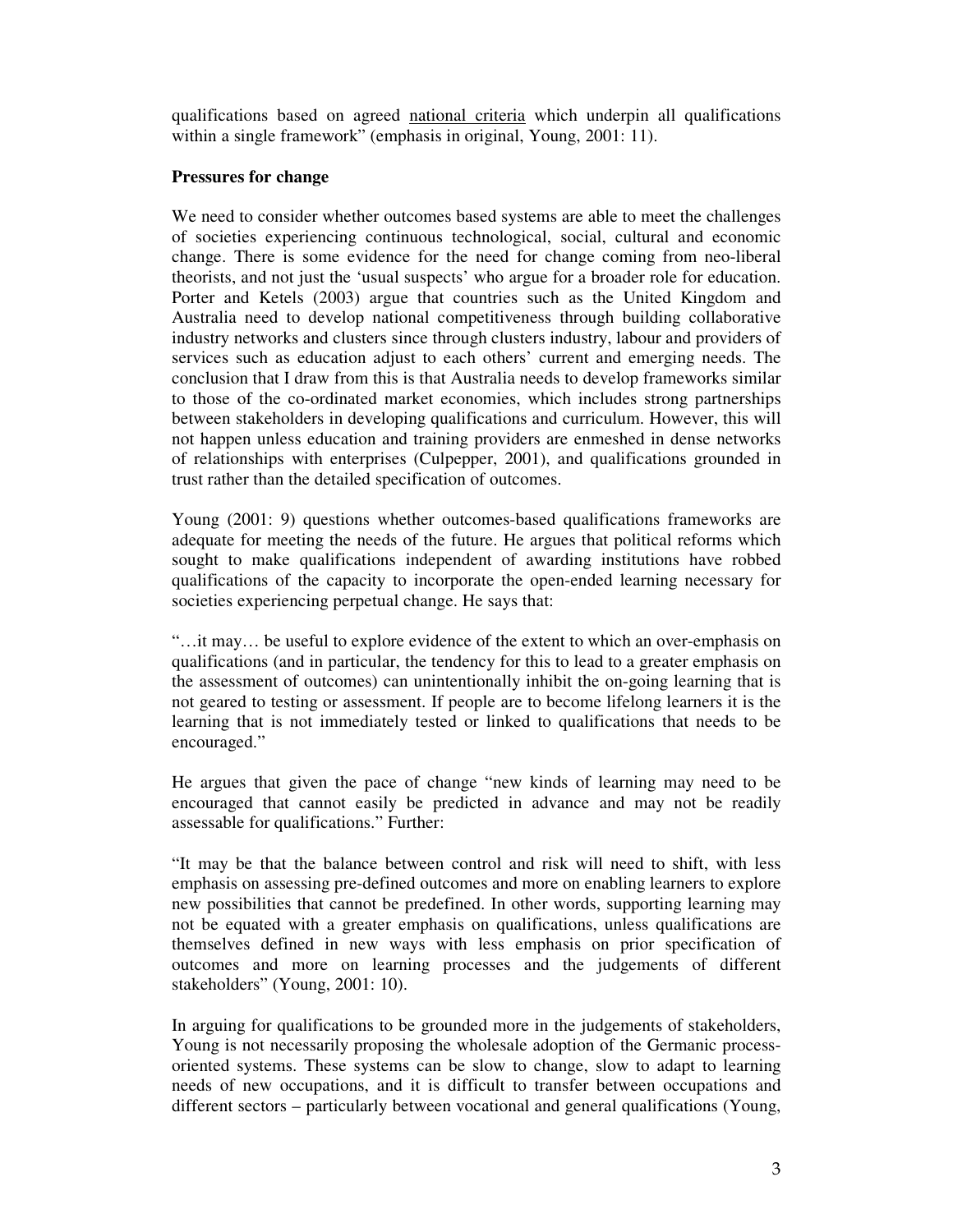2003). Young's conclusion is that there needs to be more convergence between process-oriented and outcomes-oriented approaches. However, such convergence may be difficult in outcomes-based systems in Anglophone countries because the decoupling of qualifications from the communities in which they were based (education and training institutions, as well as professional and trade organisations) has resulted in declining importance attached to the "communities of trust" that underpin them. Further, the unilateral move of VET to outcomes based qualifications precipitated a collapse of trust between VET and higher education and higher education's failure to recognise the new qualifications adequately. He explains that:

"…the credibility, quality and currency of a qualification is only partly based on what it says the person qualified can do or knows; far more important is the trust that society in general and specific users in particular (those whom select, recruit or promote) have in the qualification….If one or other of these communities does not underpin a qualification, it will have a problem of credibility, however well specified its outcomes" (Young, 2003: 208).

Young (2003) explains that communities of trust have been (and many still are) elitist or exclusionary. However, the alternative – the apparently democratic criterion-based approach – doesn't do away with the reality that communities of trust underpin the extent to which qualifications are valued. Consequently, government policies need to be directed at building networks that are inclusive, or helping to establish them in new and emerging areas where they do not yet exist.

### **Curriculum challenges: activity theory as a response**

The conclusion of the previous section is also supported by recent findings concerning the way we learn. Recent literature is moving away from individualistic theories of learning (particularly behaviourist and cognitive approaches), to theories premised on the understanding that learning is fundamentally a social process, and involves a transformation of the learner's identity (Wenger, 1998; Engeström, 1999; Stevenson, 2003b).

Wenger (1998: 73) uses a 'community of practice' as his model of social learning. He uses the term 'legitimate peripheral participation' "to characterise the process by which newcomers become included in a community of practice" (Wenger, 1998: 100). This describes the process through which the novice comes to be recognised as a competent and then expert member of a community of practice, or a student/graduate a fully contributing and effective member of a workplace. This is helpful for us in understanding that learning involves, fundamentally, learning how to become a member of a community of practice. It is also involves the transformation of one's identity and self-perception in the process from novice to practitioner (for example, from student or beginner to teacher, nurse, mechanic etc). However, Wenger's community of practice approach is not, by itself, a sufficient basis for a curriculum. It tends to be hierarchical, taking as a given prevailing power relations, depicting learning as a process of enculturation undertaken by novices, and not as an iterative process in which all members of the community are engaged; it is static, as it focuses on the reproduction of knowledge and practice, and not their transformation or even evolution; and it does not explain *how* learning occurs, only that it *does* occur, and that it is socially situated (Engeström, 1999).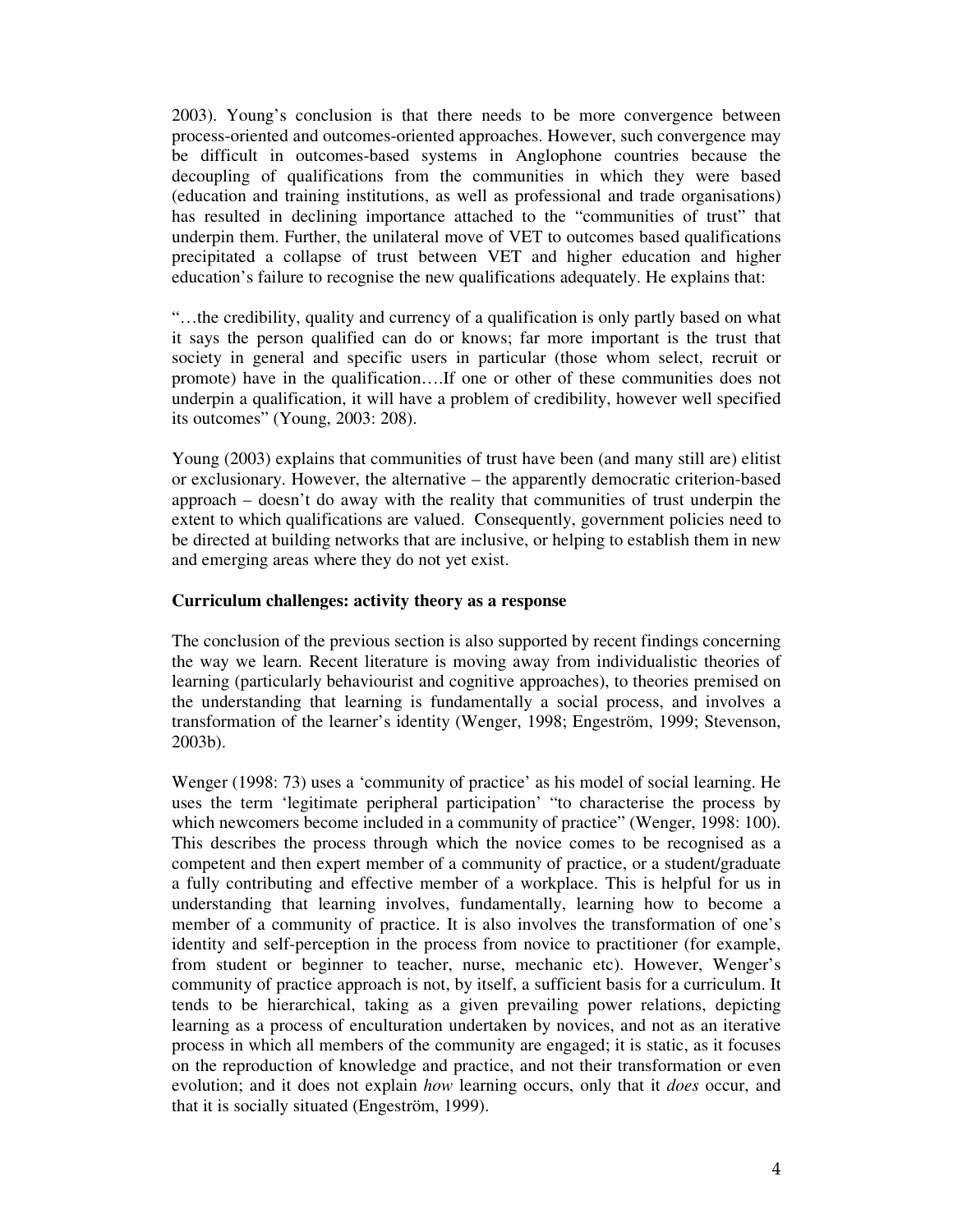Activity theory goes beyond Wenger's community of practice approach to consider the interaction between all the elements that make up the activity system in which a community is situated, and the inherent contradictions that characterise systems (Engeström, 1999). It is these contradictions that lead to change and innovation. Human activity is directed towards an object (for example, the education of students or the treatment of the sick in a hospital) and is characterised by complex interactions between individuals, between individuals and social groups, and between different social groups (or collectivities). The activity system emerges from previous practice, is culturally mediated, and mediated through the use of artefacts (tools – for example, hammers and textbooks etc; and signs – such as language and concepts), and in the process is transformed (Stevenson, 2003b). Figure 1 is a visual representation of a model of an activity system. It shows the interaction between the various components of the system and the dynamic complexity of this interaction.





Learning needs to involve becoming part of, learning about, and making connections between all elements of the activity system. It implies that dividing learning objectives into 'declarative' and 'procedural' objectives is far too narrow a way of conceiving learning, as learning to be part of, to understand, and to use the available tools within the activity system or community of practice involves holistic learning that goes beyond 'knowing that' and 'knowing how' (Stevenson, 2003a). It also implies that dividing learning into 'academic' and 'vocational' objectives or cognitive, psychomotor and affective objectives (or variations along these lines) results in disconnected learning and creates artificial distinctions based on hierarchies between different kinds of knowing (Stevenson, 2003a). This is because learning to become a member of a community of practice must engage students in *all* these dimensions.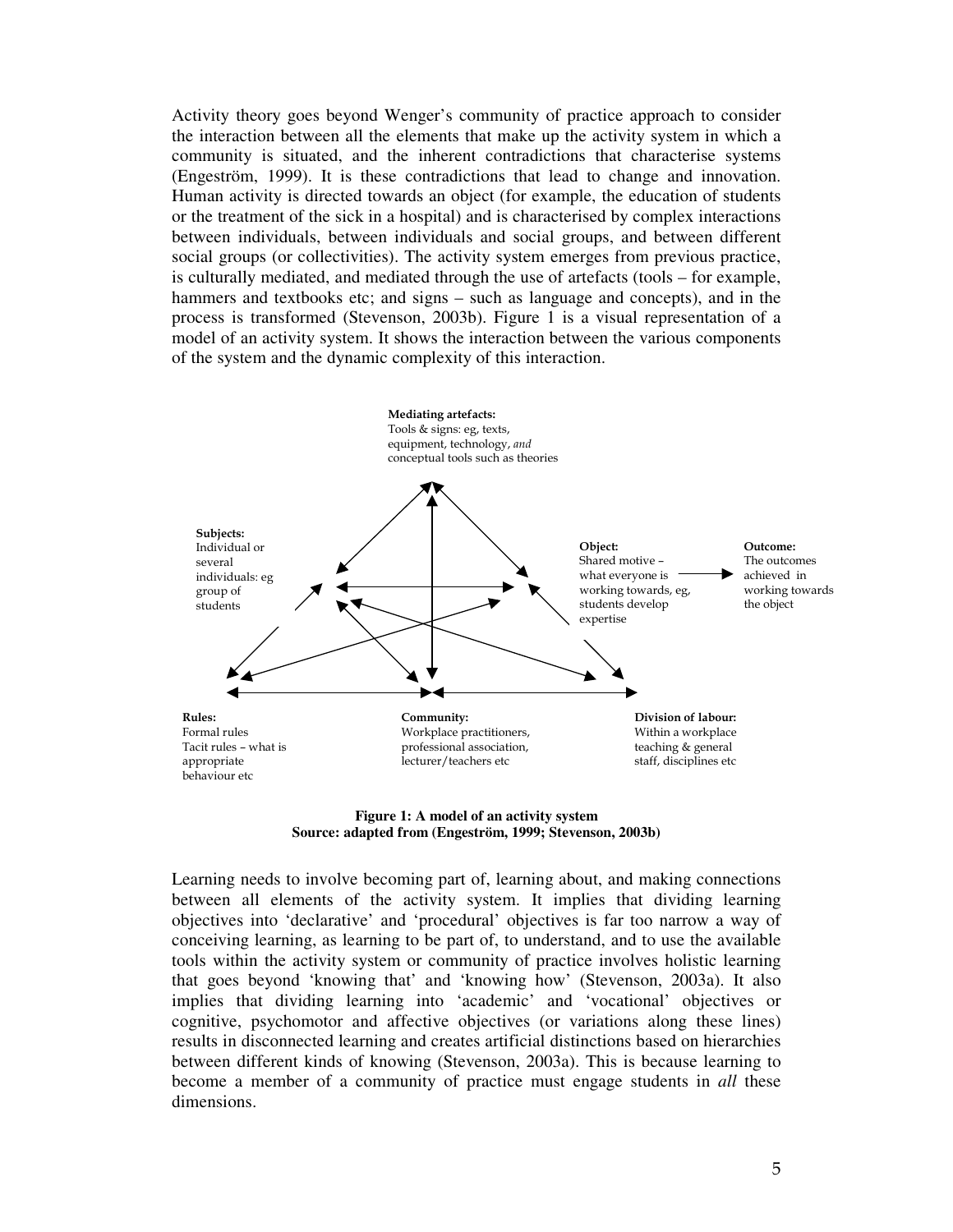Moreover, it implies that learning that occurs in the learning institution and the workplace (or other site in which students become part of a 'community of practice' – for example, as a member of the local environmental group) needs to be considered holistically. This goes beyond 'work placements' in a course, or similar work experience. It conceives of the community of practice as encompassing both sites – the learning institution and the workplace, and the curriculum needs to be premised on making connections between the learning (and the different meanings) that ensue in each (Stevenson, 2003b). This is because it is within the community of practice that learning occurs, connections are made, and new knowledge created by the learner and other stakeholders. This is particularly relevant if we consider that, as argued in the previous section, the outcomes of learning cannot and should not be definitively and prescriptively predefined, given the constant processes of change in work and in society. Learning, in this conception, is not just about achieving predefined outcomes that are parcelled up into distinct parcels of competencies or knowledge, each of which is assessable, stackable and countable. It also about developing shared understandings within the community of practice, and learning about how the activity system works, the rules (tacit and codified), the division of labour, the community, and the subjects (including one's self) and where they fit in. Learning is more complex and multi-faceted than traditional notions of curriculum suggest.

### **Knowledge and expertise**

In working towards an object, individuals (and groups) use artefacts –tools and signs. As Figure 1 demonstrates, this includes conceptual tools, disciplinary knowledge, and other forms of knowledge as part (but only *part*) of the available arsenal. This restores theory and knowledge to education and training (the 'underpinning knowledge') as an *explicit* tool, while not privileging it over other tools. It also demonstrates why learning cannot be reduced to declarative knowledge (knowing that) or procedural knowledge (knowing how). The former limits learning to the artefacts, but only *some* artefacts – codified knowledge in texts and theories. The latter limits learning to trying to achieve the object, without the full range of artefacts and tools that are available (including theories and concepts).

The differences between novices and experts are often depicted as mainly deriving from the tacit knowledge that experts use, which novices have not yet developed. Tacit knowledge is often reduced to skill, whereas Stevenson (2001: 657) argues that it is much more complex than this: "…it seems inappropriate to dismiss tacitness as a characteristic only of skills. Tacit knowing also seems to have a central place in the situational, conceptual, procedural and strategic knowledge of experts."

Tacit knowledge or expertise includes the knowledge, concepts, ideas and experiences that we have internalised. Stevenson argues that experts use knowledge in a different way to novices. This stems from their capacity to connect the different types of meaning in the activity system. He explains that: "An expert derives this facility from many experiences, connecting the various meanings that the experiences offer, as well as meanings that others construct on those experiences" (Stevenson, 2003a: 5).

Bransford and Schwartz (1999) also contrast the different ways of knowing of novices and experts. They refer to the differentiated knowledge of the expert as 'knowing with'. This in contrast to 'knowing that' (declarative knowledge), and 'knowing how'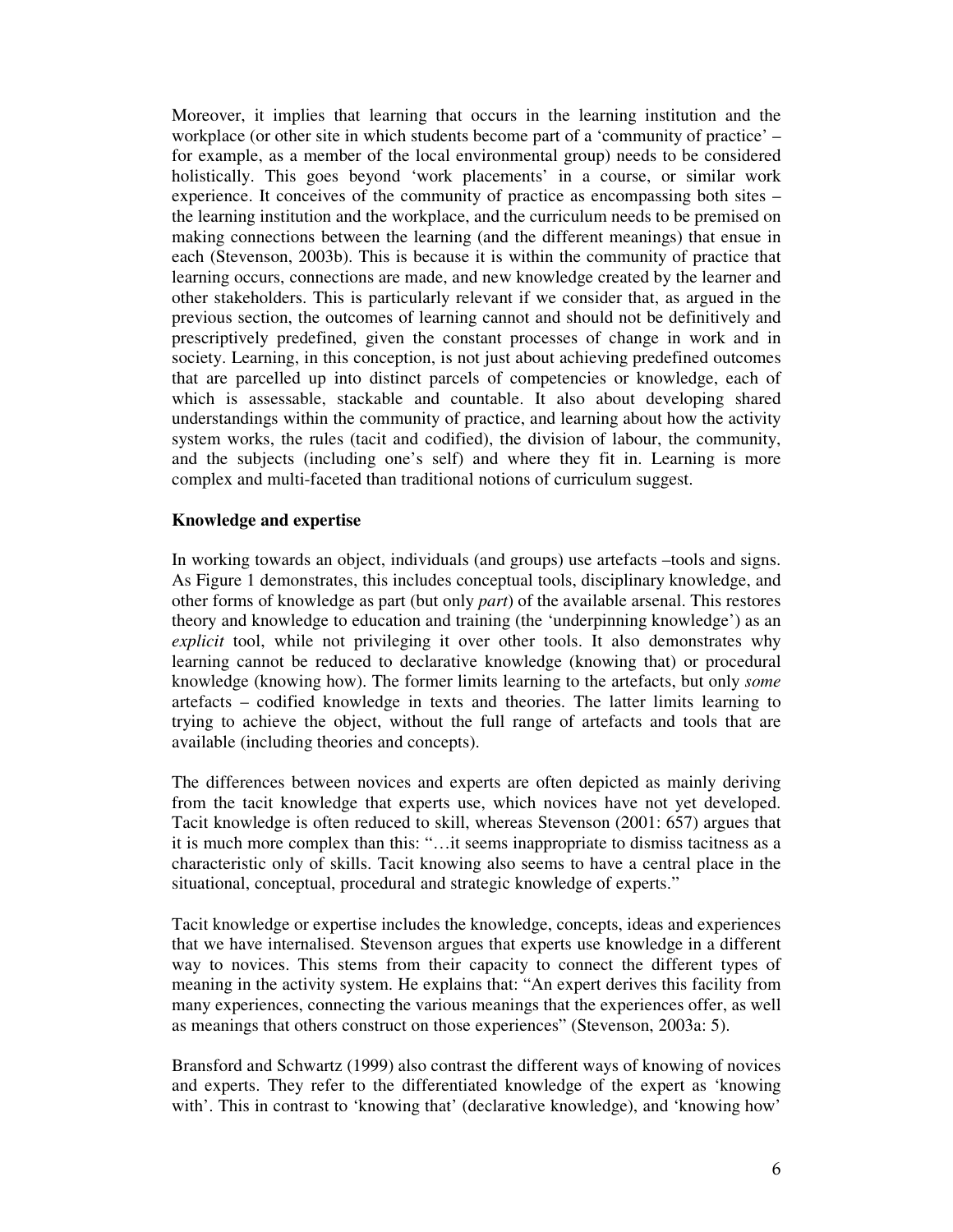(procedural knowledge). People "'know with' their previously acquired concepts and experiences….By 'knowing with' our cumulative set of knowledge and experiences, we perceive, interpret, and judge situations based on our past experiences" (Bransford and Schwartz, 1999: 69 - 70). For example, in working with a new group of students, the expert and novice teacher both look at the same group of students, but see something different when they do so, and understand what they must *do* differently. A highly differentiated knowledge structure – knowing with – represents expertise in connecting meanings, and is what separates novices from experts.

Stevenson (2003a: 19) argues that students can connect meaning from different contexts and apply it only if it is personally meaningful: "Meaning does not consist just in knowing-that and knowing-how, but also in understanding what is appropriate and being able to render this in doing." Helping students to develop connections between meanings, and to integrate and internalise different kinds of knowledge so that it is personally meaningful means that learning has to be an active process. Stevenson (2003b: 40) explains that:

"In order to build facility with meanings and their interconnections, learners need to be engaged in appropriate activity that makes meanings apparent, related to clear functions and purposes, related to their own senses of vocation, and related to alternative ways of constructing meaning."

Stevenson (2001) explains that tacit knowing consists in knowing in many ways, not just in ways that can be reproduced in texts or manuals. Attempts to render all tacit knowledge (or indeed all ways of knowing) in language is problematic: "The unpacking of this knowledge is difficult and likely to lead to qualitative changes in the knowledge and its fragmentation."

If knowledge is experienced in different ways, is highly differentiated and cannot all be rendered in language, then learners need to be engaged in various experiences that will help them to access these different ways of knowing. Limiting the role of knowledge in qualifications to that which can be written down in standards and applied at work will result in impoverished learning. Yet this is what training packages do. In developing competency standards, ANTA (2001: 7) explains that:

"Standards should not include entirely knowledge based units, elements or performance criteria unless a clear and assessable workplace outcome is described. Knowledge and understanding:

- should be placed in context
- *should only be included if it refers to knowledge actually applied at work* [my emphasis.]
- could be referred to in the performance criteria and the range statement, and specified in the evidence guide"

## **Implications for curriculum and qualifications**

Providing a variety of learning contexts and experiences in which students can connect meanings and thereby develop a differentiated knowledge structure should underpin the curriculum. It involves explicit engagement with the range of tools and artefacts in the activity system, including the theories and concepts that underpin it.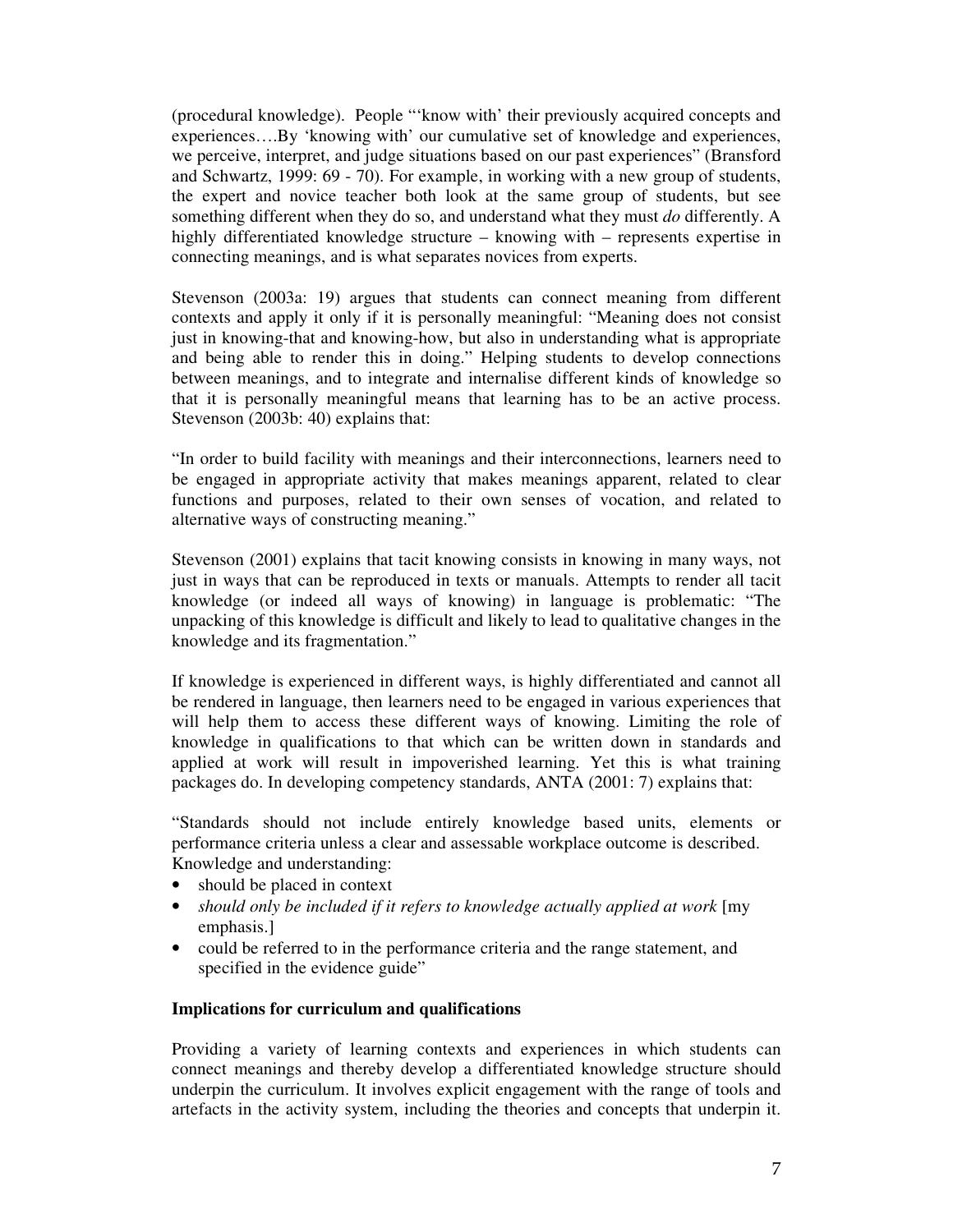However, the point is not to study theories and concepts in isolation, but to learn skills in *using* these to work towards an objective. This means that learning needs to actively engage students in doing (Stevenson, 2003b).

Moreover, this helps us to resolve the angst associated with developing 'generic skills'. Rather than trying to teach decontextualised 'generic' skills, our goal should be to try to help students develop far more nuanced differentiated knowledge structures as it is these that they use in 'knowing with' when they approach situations that are relatively new or unfamiliar. Beach (1999) explains that we should be trying to support learner continuity and transformation across contexts, institutions, local practices, problems and tasks. However, the way to do this is not to move students to greater levels of generalisation founded on further levels of abstraction. Rather:

"…curriculums and teaching should support generalization that moves toward an integration of the diverse aspects of a concept and reveals the interconnected nature of its different aspects" (Beach, 1999: 112).

The implication of this analysis is that qualifications need to be more than the sum of their parts (or units of competence). Qualifications should not focus exclusively on general academic skills on the one hand, or narrowly defined occupational competencies on the other, as expertise involves the capacity to integrate and connect different kinds of knowing and apply this in innovative ways. A further implication is that while learning needs to be constructed holistically and oriented towards the student's vocation, it also needs to include different sites of learning – the workplace and the institution. Learning in one site enables learners to use this lense in examining the learning they are undertaking in another site, and neither is really dispensable. It also brings together all elements of the 'community of practice' – the workplace, teachers, and students. It also allows for the conflicts and different perspectives within a community of practice to be explored. Educators often have different views compared to practitioners in the workplace – rather than this being a problem it should be used to enhance learning, by helping students to engage with the differences to deepen their understanding.

## **Implications for policy**

The implication for policy is that we need to move away from qualifications (and a qualifications framework) that relies on the detailed specification of learning or competence outcomes. While outcomes are important and need to be clearly defined, these need to be defined broadly to ensure that qualifications can help new industries to develop highly customised solutions to rapidly changing technology and work processes, and to give individuals the capacity to develop the skills they need to manage their work and learning careers. The focus and content of the curriculum needs to be premised on a *partnership* between education and training providers and industries (and other stakeholders), rather than on industry prescriptively determining in advance what education and training providers should supply. It also allows education and training providers to develop qualifications which, while signifying specific sets of learning, are also greater than the sum of their parts.

Training packages consist of prescriptive, reductive and atomistic lists of competencies. They strip knowledge from learning in VET, and result in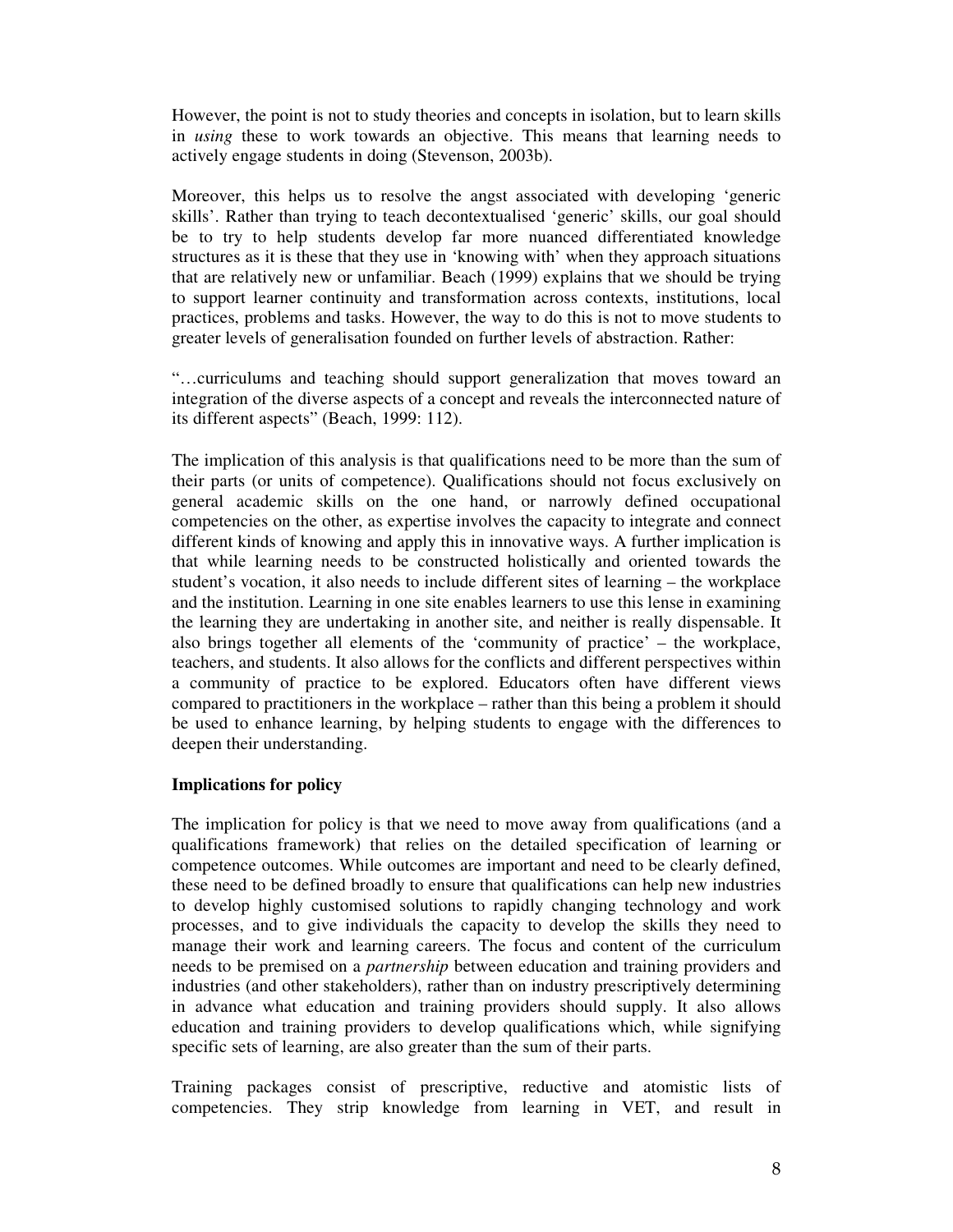impoverished learning in which learners do not acquire the 'learning to learn' skills necessary for today's complex, changing world. Competencies embody codified skills (but not necessarily knowledge) that reflect current and past workplace practices, and not those required for continuous change. Furthermore, training packages are too narrowly focussed on work to the neglect of the broader skills, knowledge and attributes that people need to manage their careers in a changing world and be active citizens who contribute to their local communities and the broader society. John Dewey (1966 (1916): 79) offers us an alternative approach and although he wrote this in 1916, it seems to have renewed relevance today:

"Education may be conceived either retrospectively or prospectively. That is to say, it may be treated as process of accommodating the future to the past, or as an utilization of the past for a resource in a developing future. The former finds its standards and patterns in what has gone before."

This means that we need to rethink the Australian Qualifications Framework as a sectorally defined framework based on broad learning descriptors for all sectors, but specific competencies for the VET sector. Instead, we need to consider developing a qualifications framework that is based on broad learning outcomes for particular qualification levels, while the actual curriculum is developed through partnerships of providers, enterprises and other stakeholders. It is sometimes suggested that having qualifications based on broad national learning descriptors with locally developed curriculum will somehow weaken national recognition and the portability of qualifications. This will happen only if different industries have different regulations in each State – in which case VET should not be expected to fix all the sins of federalism.

## **Conclusion**

Qualifications need to be more than the sum of their parts. They need to do more than codify existing skills. Rather, learners need to develop the capacity to think through problems in the workplace, and contribute effectively. They also need to be able to manage their learning careers and participate actively in their communities. Openended process oriented qualifications suit these goals more effectively than the current training packages. Moreover, stakeholders need to have trust in qualifications if they are to have value. This implies much greater control over curriculum and the development of detailed learning outcomes at the local level than is currently the case with training packages. At the national level, qualifications need to be mapped to broad learning outcomes and levels, but developed through partnerships between providers and other stakeholders, in which all participate in determining *both* the outcomes and the curriculum to meet those outcomes.

**Acknowledgement:** I am grateful to Gavin Moodie for his advice and suggestions on an earlier draft of this paper.

## **References**

Australian National Training Authority (2001) *Package Development Handbook (Competency Standards)* Brisbane: ANTA, http://www.anta.gov.au/publication.asp?qsID=200